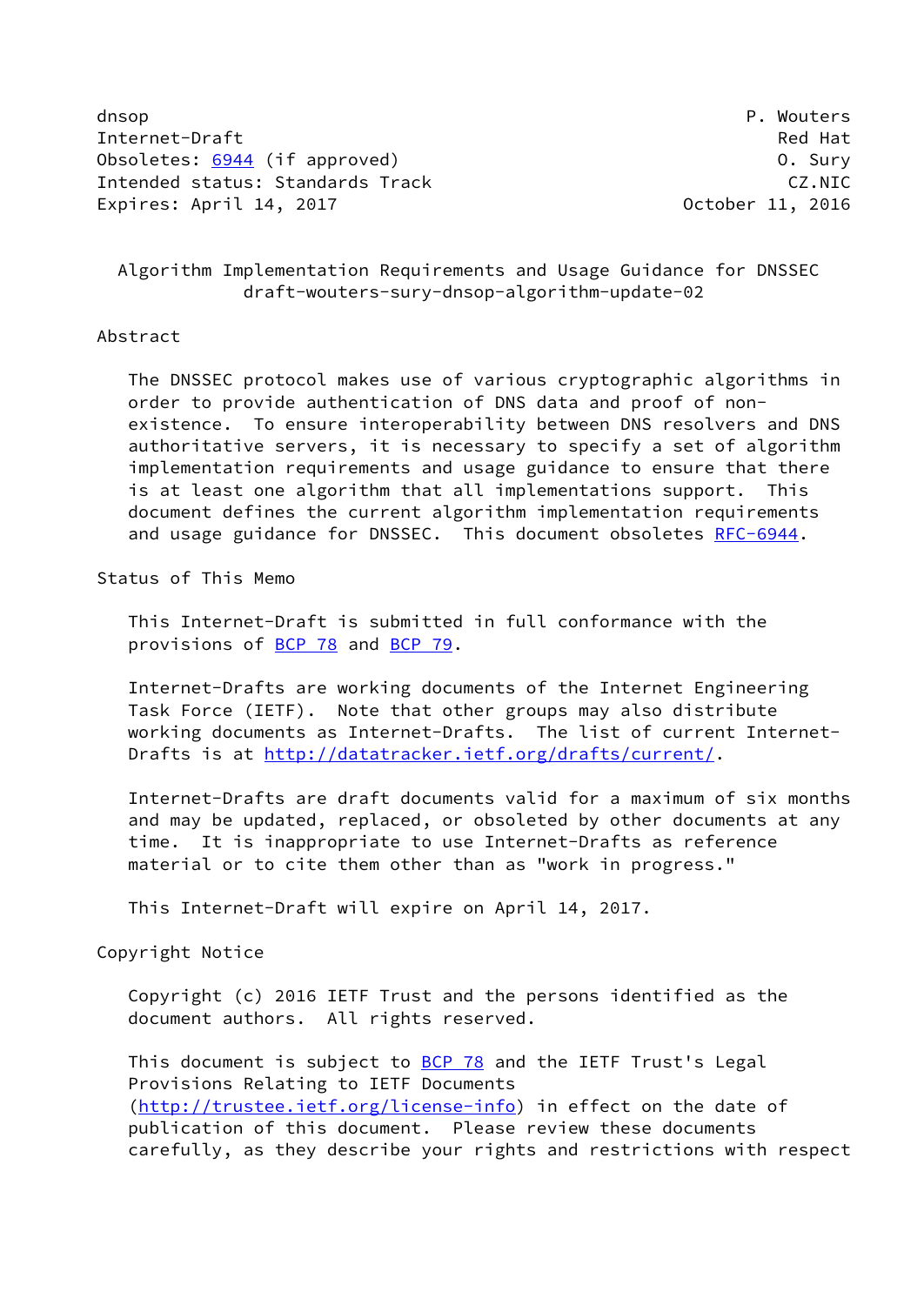<span id="page-1-1"></span>Internet-Draft DNSSEC Cryptographic Algorithms October 2016

 to this document. Code Components extracted from this document must include Simplified BSD License text as described in Section 4.e of the Trust Legal Provisions and are provided without warranty as described in the Simplified BSD License.

# Table of Contents

|                                                                                                 | $\overline{2}$ |
|-------------------------------------------------------------------------------------------------|----------------|
| 1.1. Updating Algorithm Implementation Requirements and Usage                                   |                |
|                                                                                                 | $\overline{2}$ |
| Updating Algorithm Requirement Levels $\cdot \cdot \cdot \cdot \cdot \cdot \cdot \cdot$<br>1.2. | $\overline{2}$ |
| 1.3.                                                                                            | $\overline{3}$ |
| Conventions Used in This Document                                                               | $\overline{4}$ |
|                                                                                                 | $\overline{4}$ |
|                                                                                                 | $\overline{4}$ |
| $3.2$ . DS and CDS Algorithms                                                                   | $\overline{5}$ |
| 4.                                                                                              | 6              |
| Operational Considerations<br>5.                                                                | $\overline{1}$ |
| 6.                                                                                              | $\overline{1}$ |
| 7.                                                                                              | $\overline{1}$ |
| 8.                                                                                              | $\overline{1}$ |
| Normative References<br>8.1.                                                                    | $\overline{1}$ |
| 8.2. Informative References                                                                     | $\overline{1}$ |
| Authors' Addresses                                                                              | 9              |
|                                                                                                 |                |

#### <span id="page-1-0"></span>[1](#page-1-0). Introduction

 The DNSSEC signing algorithms are defined by various RFCs, including [\[RFC4034](https://datatracker.ietf.org/doc/pdf/rfc4034)], [[RFC5155\]](https://datatracker.ietf.org/doc/pdf/rfc5155), [[RFC5702](https://datatracker.ietf.org/doc/pdf/rfc5702)], [\[RFC5933](https://datatracker.ietf.org/doc/pdf/rfc5933)], [\[RFC6605](https://datatracker.ietf.org/doc/pdf/rfc6605)], [\[I-D.ietf-curdle-dnskey-eddsa](#page-8-0)]. DNSSEC is used to provide authentication of data. To ensure interoperability, a set of "mandatory-to-implement" DNSKEY algorithms are defined. This document obsoletes [[RFC6944\]](https://datatracker.ietf.org/doc/pdf/rfc6944).

<span id="page-1-2"></span>[1.1](#page-1-2). Updating Algorithm Implementation Requirements and Usage Guidance

 The field of cryptography evolves continuously. New stronger algorithms appear and existing algorithms are found to be less secure then originally thought. Therefore, algorithm implementation requirements and usage guidance need to be updated from time to time to reflect the new reality. The choices for algorithms must be conservative to minimize the risk of algorithm compromise.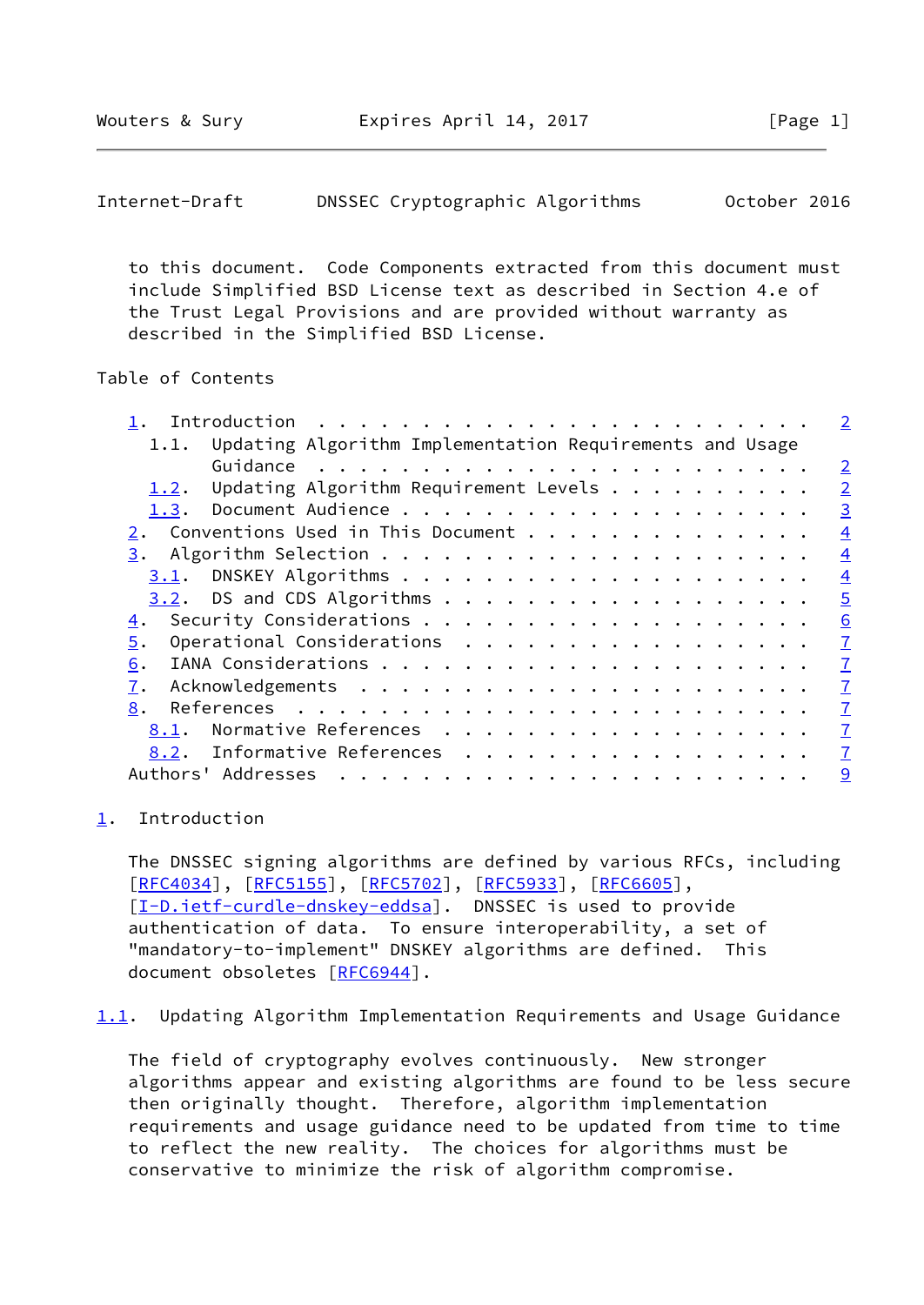### <span id="page-2-0"></span>[1.2](#page-2-0). Updating Algorithm Requirement Levels

 The mandatory-to-implement algorithm of tomorrow should already be available in most implementations of DNSSEC by the time it is made mandatory. This document attempts to identify and introduce those

| Wouters & Sury | Expires April 14, 2017 | [Page 2] |
|----------------|------------------------|----------|
|                |                        |          |

<span id="page-2-1"></span>Internet-Draft DNSSEC Cryptographic Algorithms October 2016

 algorithms for future mandatory-to-implement status. There is no guarantee that the algorithms in use today may become mandatory in the future. Published algorithms are continuously subjected to cryptographic attack and may become too weak or could become completely broken before this document is updated.

 This document only provides recommendations for the mandatory-to implement algorithms or algorithms too weak that are recommended not to be implemented. As a result, any algorithm listed at the [\[DNSKEY-IANA](#page-8-1)] and [[DS-IANA](#page-8-2)] registries not mentioned in this document MAY be implemented. For clarification and consistency, an algorithm will be set to MAY only when it has been downgraded.

 Although this document updates the algorithms to keep the DNSSEC authentication secure over time, it also aims at providing recommendations so that DNSSEC implementations remain interoperable. DNSSEC interoperability is addressed by an incremental introduction or deprecation of algorithms.

 It is expected that deprecation of an algorithm is performed gradually. This provides time for various implementations to update their implemented algorithms while remaining interoperable. Unless there are strong security reasons, an algorithm is expected to be downgraded from MUST to MUST- or SHOULD, instead of MUST NOT. Similarly, an algorithm that has not been mentioned as mandatory-to implement is expected to be introduced with a SHOULD instead of a MUST.

 Since the effects of using an unknown DNSKEY algorithm is for the zone to be treated as insecure, it is recommended that algorithms downgraded to SHOULD- or below are no longer used by authoritative nameservers and DNSSEC signers to create new DNSKEY's. This will allow for algorithms to slowly become more unused over time. Once deployment has reached a sufficiently low point these algorithms can finally be marked as MUST NOT so that recursive nameservers can remove support for these algorithms.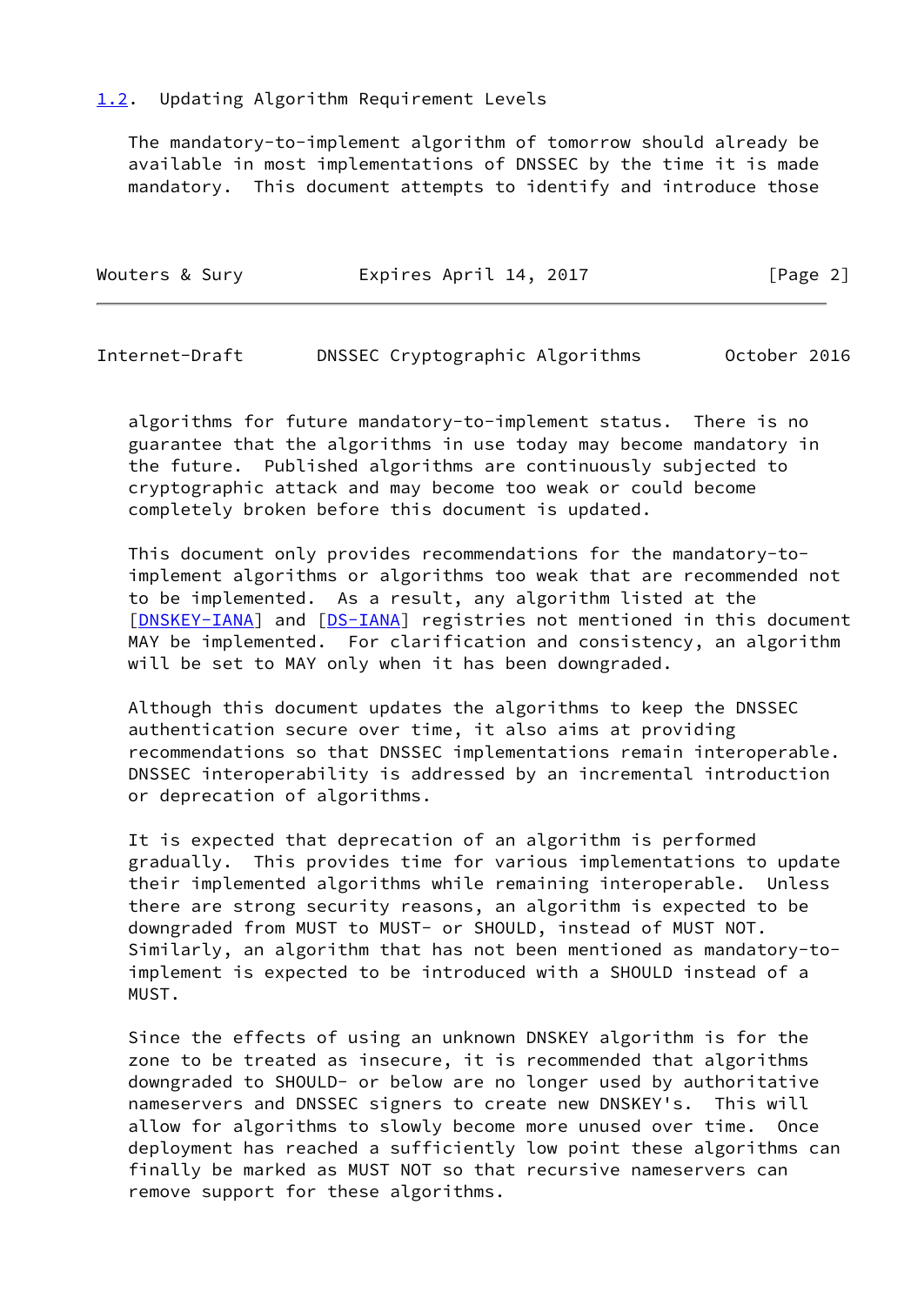Recursive nameservers are encouraged to keep support for all algorithms not marked as MUST NOT.

<span id="page-3-0"></span>[1.3](#page-3-0). Document Audience

 The recommendations of this document mostly target DNSSEC implementers as implementations need to meet both high security expectations as well as high interoperability between various vendors and with different versions. Interoperability requires a smooth move to more secure algorithms. This may differ from a user point of view that may deploy and configure DNSSEC with only the safest algorithm.

| Expires April 14, 2017<br>Wouters & Sury | [Page 3] |
|------------------------------------------|----------|
|------------------------------------------|----------|

<span id="page-3-2"></span>Internet-Draft DNSSEC Cryptographic Algorithms October 2016

 On the other hand, comments and recommendations from this document are also expected to be useful for such users.

<span id="page-3-1"></span>[2](#page-3-1). Conventions Used in This Document

 The key words "MUST", "MUST NOT", "REQUIRED", "SHALL", "SHALL NOT", "SHOULD", "SHOULD NOT", "RECOMMENDED", "MAY", and "OPTIONAL" in this document are to be interpreted as described in [\[RFC2119](https://datatracker.ietf.org/doc/pdf/rfc2119)].

We define some additional terms here:

- SHOULD+ This term means the same as SHOULD. However, it is likely that an algorithm marked as SHOULD+ will be promoted at some future time to be a MUST.
- SHOULD- This term means the same as SHOULD. However, an algorithm marked as SHOULD- may be deprecated to a MAY in a future version of this document.
- MUST- This term means the same as MUST. However, it is expected at some point in the near future that this algorithm will no longer be a MUST in a future document. Although its status will be determined at a later time, it is reasonable to expect that if a future revision of a document alters the status of a MUST- algorithm, it will remain at least a SHOULD or a SHOULD-.
- <span id="page-3-3"></span>[3](#page-3-3). Algorithm Selection
- <span id="page-3-4"></span>[3.1](#page-3-4). DNSKEY Algorithms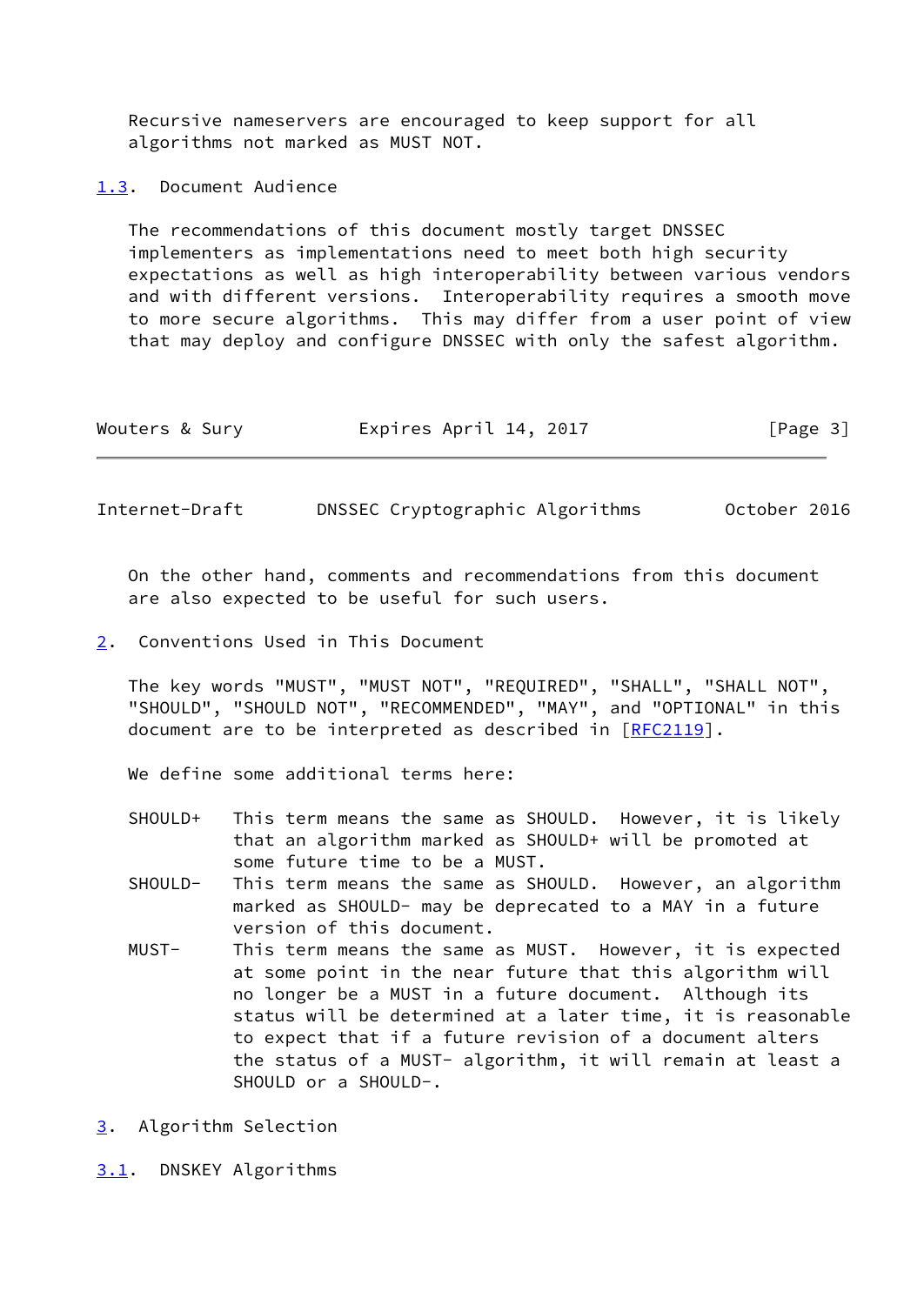| Number | Mnemonics          |            | DNSSEC Signing   DNSSEC Validation |
|--------|--------------------|------------|------------------------------------|
|        | RSAMD5             | MUST NOT   | MUST NOT                           |
| 3      | DSA.               | MUST NOT   | MUST NOT                           |
| 5      | RSASHA1            | MUST-      | MUST-                              |
| 6      | DSA-NSEC3-SHA1     | MUST NOT   | MUST NOT                           |
|        | RSASHA1-NSEC3-SHA1 | MUST-      | MUST-                              |
| 8      | RSASHA256          | MUST       | MUST                               |
| 10     | RSASHA512          | SHOULD-    | MUST                               |
| 12     | ECC-GOST           | SHOULD NOT | SHOULD-                            |
| 13     | ECDSAP256SHA256    | SHOULD-    | MUST-                              |
| 14     | ECDSAP384SHA384    | SHOULD NOT | SHOULD-                            |
| TBD    | ED25519            | SHOULD+    | SHOULD+                            |
| TBD    | ED448              | SHOULD+    | SHOULD+                            |

Recommendations for DNSKEY algorithms [[DNSKEY-IANA](#page-8-1)]

Wouters & Sury **Expires April 14, 2017** [Page 4]

<span id="page-4-0"></span>Internet-Draft DNSSEC Cryptographic Algorithms October 2016

 RSAMD5 is not widely deployed and there is an industry-wide trend to deprecate MD5 usage.

 RSASHA1 and RSASHA1-NSEC3-SHA1 are widely deployed, although zones deploying it are recommended to switch to RSASHA256 as there is an industry-wide trend to deprecate SHA1 usage. RSASHA1 does not support NSEC3. RSASHA1-NSEC3-SHA1 can be used with or without NSEC3.

 DSA and DSA-NSEC3-SHA1 are not widely deployed and vulnerable to private key compromise when generating signatures using a weak or compromised random number generator.

 RSASHA512 is at the SHOULD level for DNSSEC Signing because it has not seen wide deployment, but there are some deployments hence DNSSEC Validation MUST implement RSASHA512 to ensure interoperability.

 ECC-GOST is at the SHOULD NOT level because it has not seen wide deployment and the algorithm has not seen wide scrutiny in the crypto community.

 ECDSAP256SHA256 and ECDSAP384SHA384 provide more strength for signature size than RSASHA256 and RSASHA512 variants.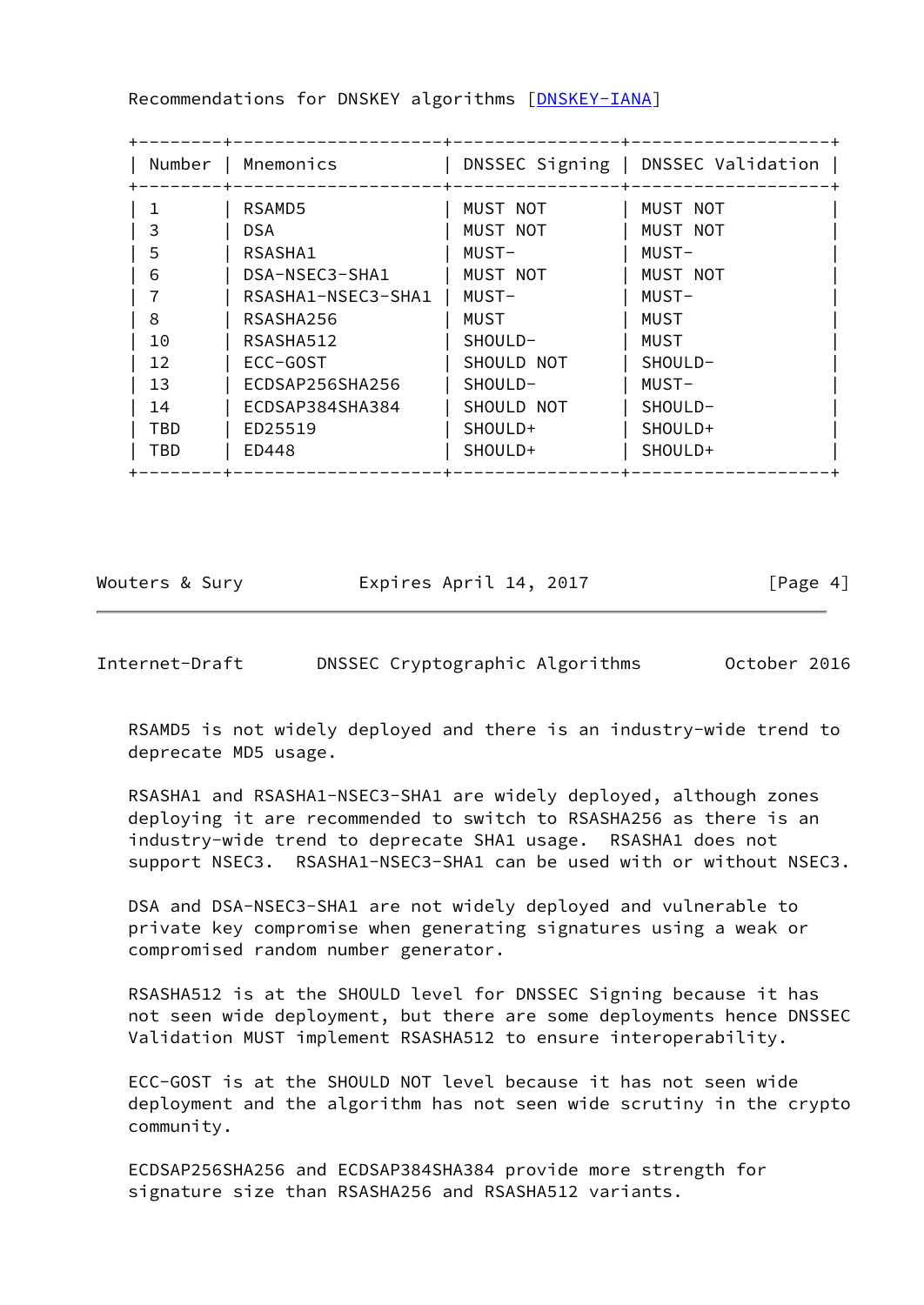ECDSAP256SHA256 has seen increased deployment and has been raised to MUST- level for resolving and SHOULD- for signing. It is seen as a temporary improvement over RSA until the [\[I-D.ietf-curdle-dnskey-eddsa](#page-8-0)] algorithms are published, implemented and deployed. ECDSAP384SHA384 offers little over ECDSAP256SHA256 and has not seen wide deployment, so the use is discouraged, especially for signing.

 ED25519 and ED448 uses Edwards-curve Digital Security Algorithm (EdDSA). There are three main advantages of the EdDSA algorithm: It does not require the use of a unique random number for each signature, there are no padding or truncation issues as with ECDSA, and it is more resilient to side-channel attacks. Hence it is expected that these algorithms will be raised to SHOULD for signing and MUST for resolving once it has seen more implementations and deployement.

<span id="page-5-0"></span>[3.2](#page-5-0). DS and CDS Algorithms

 Recommendations for Delegation Signer Digest Algorithms [\[DNSKEY-IANA](#page-8-1)] These also apply to the CDS RRTYPE as specified in [[RFC7344\]](https://datatracker.ietf.org/doc/pdf/rfc7344)

| Expires April 14, 2017<br>Wouters & Sury | [Page 5] |
|------------------------------------------|----------|
|------------------------------------------|----------|

<span id="page-5-1"></span>

| Internet-Draft |  | DNSSEC Cryptographic Algorithms |  | October 2016 |  |
|----------------|--|---------------------------------|--|--------------|--|
|----------------|--|---------------------------------|--|--------------|--|

| Number | Mnemonics                                    |             | DNSSEC Delegation   DNSSEC Validation |
|--------|----------------------------------------------|-------------|---------------------------------------|
| 0      | NULL (CDS only)   MUST NOT $\lceil * \rceil$ |             | MUST NOT $\lceil * \rceil$            |
|        | $SHA-1$                                      | SHOULD NOT  | MUST-                                 |
| - 2    | SHA-256                                      | <b>MUST</b> | <b>MUST</b>                           |
| - 3    | GOST R 34.11-94                              | MAY         | SHOULD                                |
| -4     | SHA-384                                      | MAY         | SHOULD+                               |

 $\lceil * \rceil$  - This is a special type of CDS record signaling removal of DS at the parent in  $[I-D.iett-dnsop-mailntain-ds]$ 

NULL is a special case, see [\[I-D.ietf-dnsop-maintain-ds\]](#page-8-3)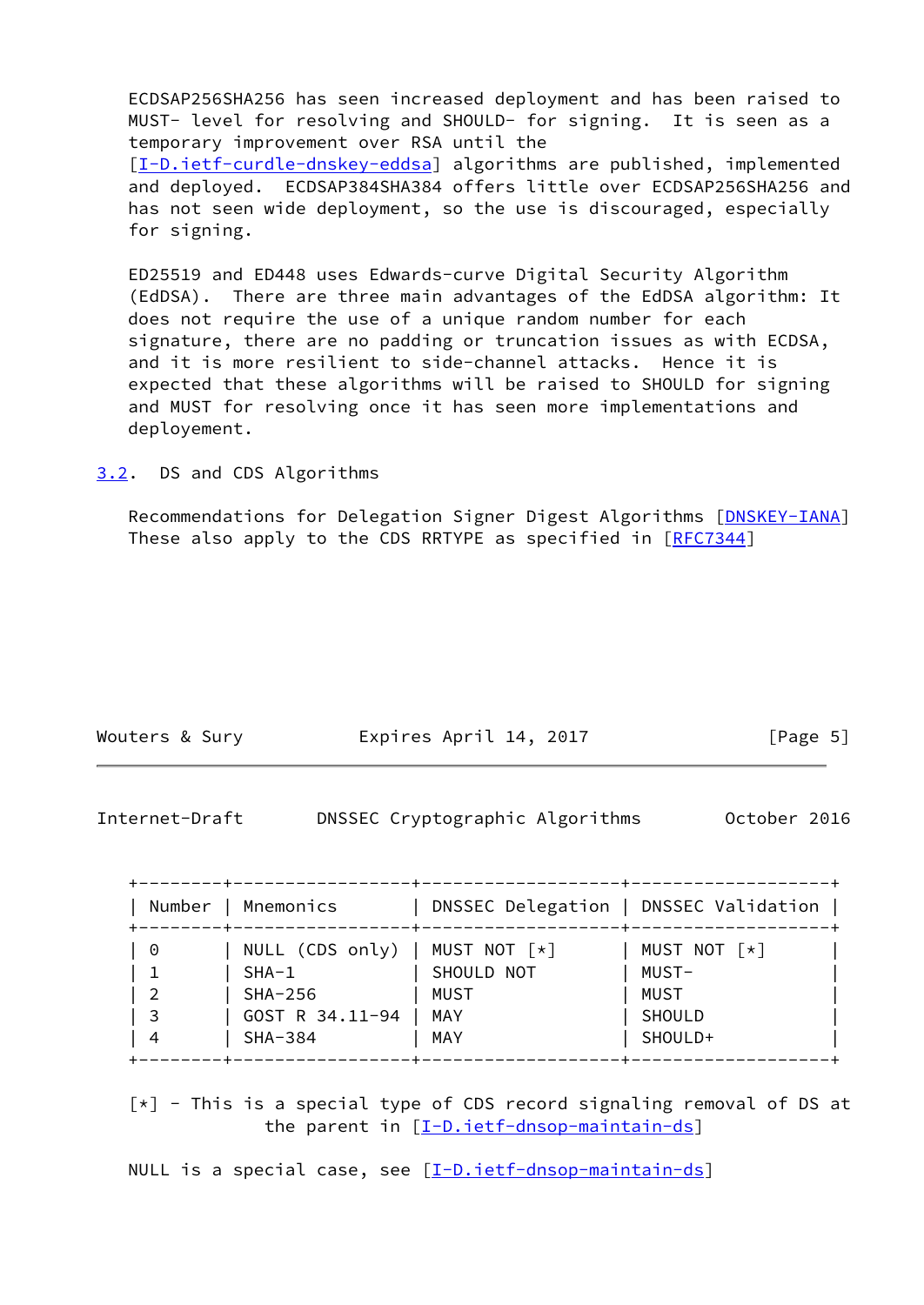SHA-1 is in wide use for DS records, but its use is discouraged as it is an aging algorithm. Users of SHA-1 SHOULD upgrade to SHA-256.

SHA-256 is in wide use and considered strong.

 GOST R 34.11-94 is not in wide use. It is still recommended to be supported in validators so that adoption can increase.

 SHA-384 is not in wide use. It is still recommended to be supported in validators so that adoption can increase.

<span id="page-6-0"></span>[4](#page-6-0). Security Considerations

 The security of cryptographic-based systems depends on both the strength of the cryptographic algorithms chosen and the strength of the keys used with those algorithms. The security also depends on the engineering of the protocol used by the system to ensure that there are no non-cryptographic ways to bypass the security of the overall system.

 This document concerns itself with the selection of cryptographic algorithms for the use of DNSSEC, specifically with the selection of "mandatory-to-implement" algorithms. The algorithms identified in this document as "MUST implement" or "SHOULD implement" are not known to be broken at the current time, and cryptographic research so far leads us to believe that they will likely remain secure into the foreseeable future. However, this isn't necessarily forever and it is expected that new revisions of this document will be issued from time to time to reflect the current best practice in this area.

 Retiring an algorithm too soon would result in a signed zone with such an algorithm to be downgraded to the equivalent of an unsigned

| Wouters & Sury | Expires April 14, 2017 | [Page 6] |
|----------------|------------------------|----------|
|                |                        |          |

<span id="page-6-2"></span>Internet-Draft DNSSEC Cryptographic Algorithms October 2016

 zone. Therefore, algorithm deprecation must be done very slowly and only after careful consideration and measurements of its use.

## <span id="page-6-1"></span>[5](#page-6-1). Operational Considerations

 DNSKEY algorithm rollover in a live zone is a complex process. See [\[RFC6781](https://datatracker.ietf.org/doc/pdf/rfc6781)] and [[RFC7583](https://datatracker.ietf.org/doc/pdf/rfc7583)] for guidelines on how to perform algorithm rollovers.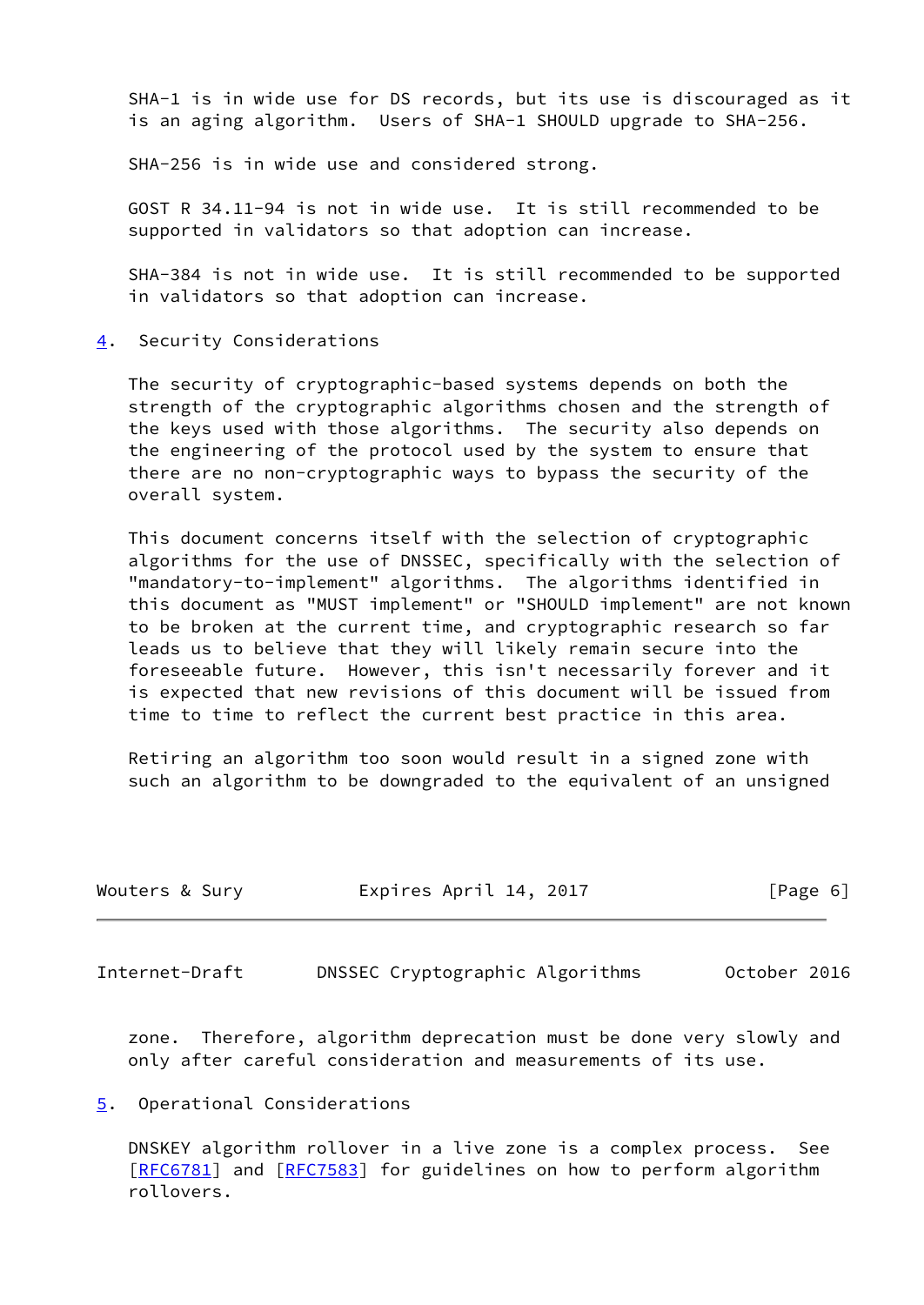#### <span id="page-7-0"></span>[6](#page-7-0). IANA Considerations

This document makes no requests of IANA.

<span id="page-7-1"></span>[7](#page-7-1). Acknowledgements

 This document borrows text from [RFC 4307](https://datatracker.ietf.org/doc/pdf/rfc4307) by Jeffrey I. Schiller of the Massachusetts Institute of Technology (MIT) and the 4307bis document by Yoav Nir, Tero Kivinen, Paul Wouters and Daniel Migault. Much of the original text has been copied verbatim.

 We wish to thank Olafur Gudmundsson and Paul Hoffman for their imminent feedback.

- <span id="page-7-2"></span>[8](#page-7-2). References
- <span id="page-7-3"></span>[8.1](#page-7-3). Normative References
	- [RFC2119] Bradner, S., "Key words for use in RFCs to Indicate Requirement Levels", [BCP 14](https://datatracker.ietf.org/doc/pdf/bcp14), [RFC 2119](https://datatracker.ietf.org/doc/pdf/rfc2119), DOI 10.17487/RFC2119, March 1997, <<http://www.rfc-editor.org/info/rfc2119>>.
- <span id="page-7-4"></span>[8.2](#page-7-4). Informative References
	- [RFC4034] Arends, R., Austein, R., Larson, M., Massey, D., and S. Rose, "Resource Records for the DNS Security Extensions", [RFC 4034,](https://datatracker.ietf.org/doc/pdf/rfc4034) DOI 10.17487/RFC4034, March 2005, <<http://www.rfc-editor.org/info/rfc4034>>.
	- [RFC5155] Laurie, B., Sisson, G., Arends, R., and D. Blacka, "DNS Security (DNSSEC) Hashed Authenticated Denial of Existence", [RFC 5155,](https://datatracker.ietf.org/doc/pdf/rfc5155) DOI 10.17487/RFC5155, March 2008, <<http://www.rfc-editor.org/info/rfc5155>>.
	- [RFC5702] Jansen, J., "Use of SHA-2 Algorithms with RSA in DNSKEY and RRSIG Resource Records for DNSSEC", [RFC 5702,](https://datatracker.ietf.org/doc/pdf/rfc5702) DOI 10.17487/RFC5702, October 2009, <<http://www.rfc-editor.org/info/rfc5702>>.

| Wouters & Sury | Expires April 14, 2017 | [Page 7] |
|----------------|------------------------|----------|
|----------------|------------------------|----------|

Internet-Draft DNSSEC Cryptographic Algorithms October 2016

[RFC5933] Dolmatov, V., Ed., Chuprina, A., and I. Ustinov, "Use of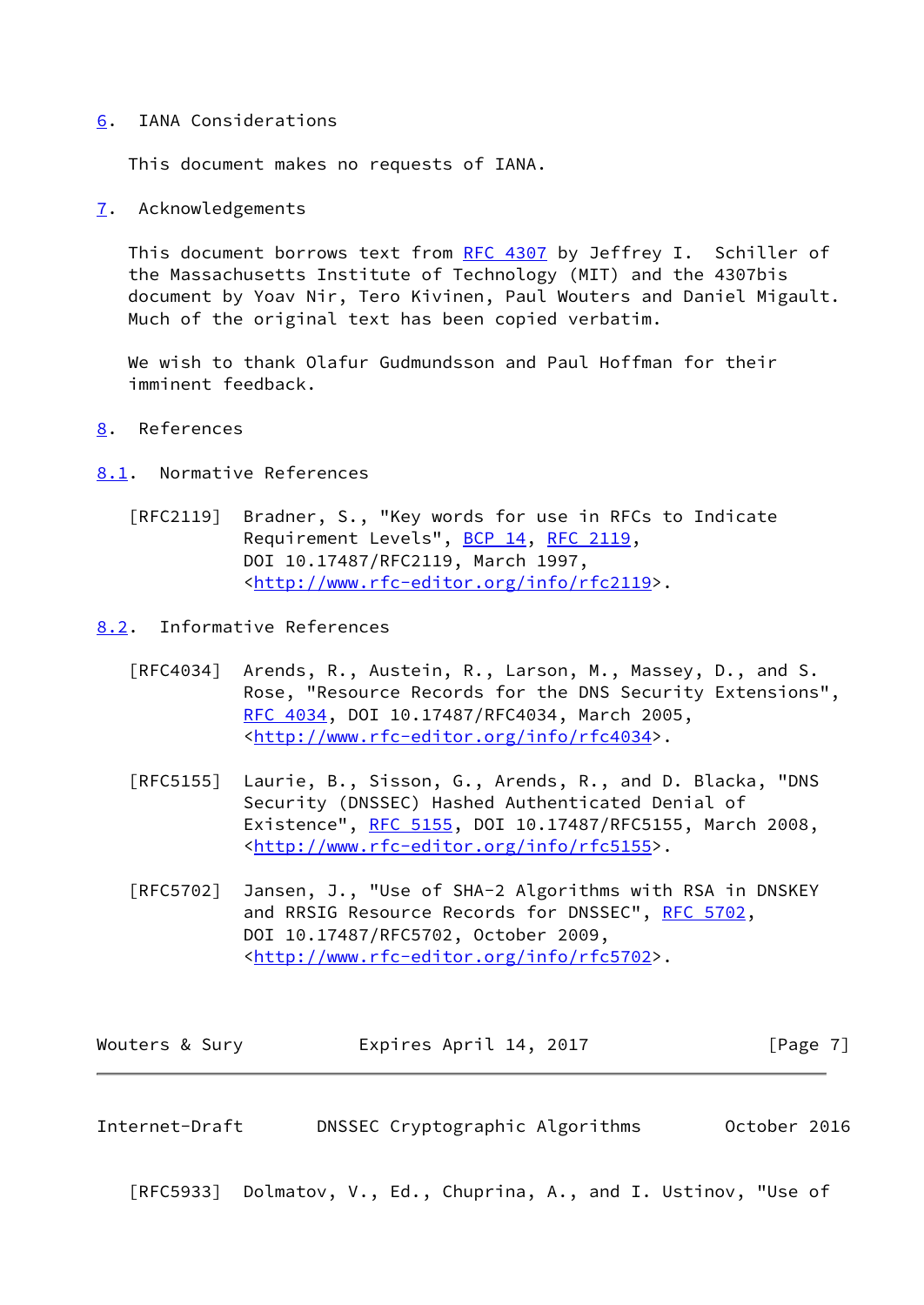GOST Signature Algorithms in DNSKEY and RRSIG Resource Records for DNSSEC", [RFC 5933](https://datatracker.ietf.org/doc/pdf/rfc5933), DOI 10.17487/RFC5933, July 2010, [<http://www.rfc-editor.org/info/rfc5933](http://www.rfc-editor.org/info/rfc5933)>.

- [RFC6605] Hoffman, P. and W. Wijngaards, "Elliptic Curve Digital Signature Algorithm (DSA) for DNSSEC", [RFC 6605](https://datatracker.ietf.org/doc/pdf/rfc6605), DOI 10.17487/RFC6605, April 2012, <<http://www.rfc-editor.org/info/rfc6605>>.
- [RFC6781] Kolkman, O., Mekking, W., and R. Gieben, "DNSSEC Operational Practices, Version 2", [RFC 6781](https://datatracker.ietf.org/doc/pdf/rfc6781), DOI 10.17487/RFC6781, December 2012, <<http://www.rfc-editor.org/info/rfc6781>>.
- [RFC6944] Rose, S., "Applicability Statement: DNS Security (DNSSEC) DNSKEY Algorithm Implementation Status", [RFC 6944,](https://datatracker.ietf.org/doc/pdf/rfc6944) DOI 10.17487/RFC6944, April 2013, <<http://www.rfc-editor.org/info/rfc6944>>.
- [RFC7344] Kumari, W., Gudmundsson, O., and G. Barwood, "Automating DNSSEC Delegation Trust Maintenance", [RFC 7344](https://datatracker.ietf.org/doc/pdf/rfc7344), DOI 10.17487/RFC7344, September 2014, <<http://www.rfc-editor.org/info/rfc7344>>.
- [RFC7583] Morris, S., Ihren, J., Dickinson, J., and W. Mekking, "DNSSEC Key Rollover Timing Considerations", [RFC 7583](https://datatracker.ietf.org/doc/pdf/rfc7583), DOI 10.17487/RFC7583, October 2015, <<http://www.rfc-editor.org/info/rfc7583>>.
- <span id="page-8-0"></span> [I-D.ietf-curdle-dnskey-eddsa] Sury, O. and R. Edmonds, "EdDSA for DNSSEC", [draft-ietf](https://datatracker.ietf.org/doc/pdf/draft-ietf-curdle-dnskey-eddsa-01) [curdle-dnskey-eddsa-01](https://datatracker.ietf.org/doc/pdf/draft-ietf-curdle-dnskey-eddsa-01) (work in progress), October 2016.
- <span id="page-8-3"></span> [I-D.ietf-dnsop-maintain-ds] Gudmundsson, O. and P. Wouters, "Managing DS records from parent via CDS/CDNSKEY", [draft-ietf-dnsop-maintain-ds-03](https://datatracker.ietf.org/doc/pdf/draft-ietf-dnsop-maintain-ds-03) (work in progress), June 2016.
- <span id="page-8-1"></span>[DNSKEY-IANA]

"DNSKEY Algorithms", [<http://www.iana.org/assignments/](http://www.iana.org/assignments/dns-sec-alg-numbers/dns-sec-alg-numbers.xhtml) [dns-sec-alg-numbers/dns-sec-alg-numbers.xhtml>](http://www.iana.org/assignments/dns-sec-alg-numbers/dns-sec-alg-numbers.xhtml).

<span id="page-8-2"></span> [DS-IANA] "Delegation Signer Digest Algorithms", <[http://www.iana.org/assignments/ds-rr-types/](http://www.iana.org/assignments/ds-rr-types/ds-rr-types.xhtml) [ds-rr-types.xhtml>](http://www.iana.org/assignments/ds-rr-types/ds-rr-types.xhtml).